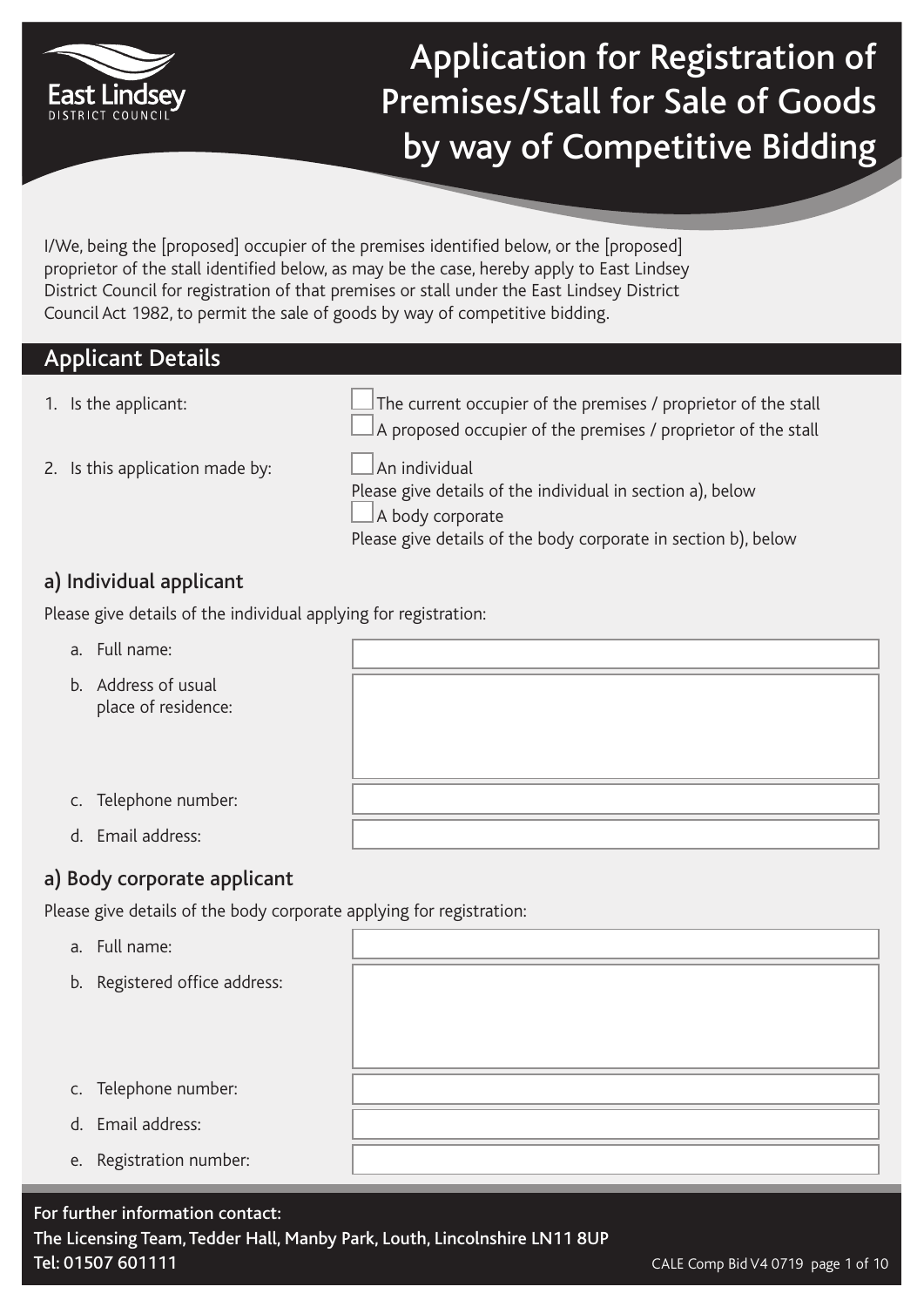## Sale Details

| 3. How frequently are sales likely to occur, should this registration be granted? | Please give an indication of the expected number of sales to take place per year |  |
|-----------------------------------------------------------------------------------|----------------------------------------------------------------------------------|--|
| 4. What type of goods does the                                                    |                                                                                  |  |

- applicant intend to sell by way of competitive bidding?
- 5. Will the applicant be responsible for conducting sales at the premises?  $\Box$  Yes  $\Box$  No If No, please supply details (including the name and address) of those persons who will be responsible for conducting sales on a separate piece of paper

#### Premises Details

6. Is this application in respect of:  $\Box$  Fixed premises within the East Lindsey District Please give details of the premises in section a), below A stall situated within the East Lindsey District Please give details of the stall in section b), below

#### a) Fixed premises within the East Lindsey District

Please give the full trading name and postal address of the premises at which it is proposed to sell goods by way of competitive bidding, should this application for registration be granted:

Trading name:

Postal address:

What was the use of the premises for the 6 month period immediately prior to this application.

If it is intended only to use part of these premises for the sale of goods by way of competitive bidding, please describe the part to be used: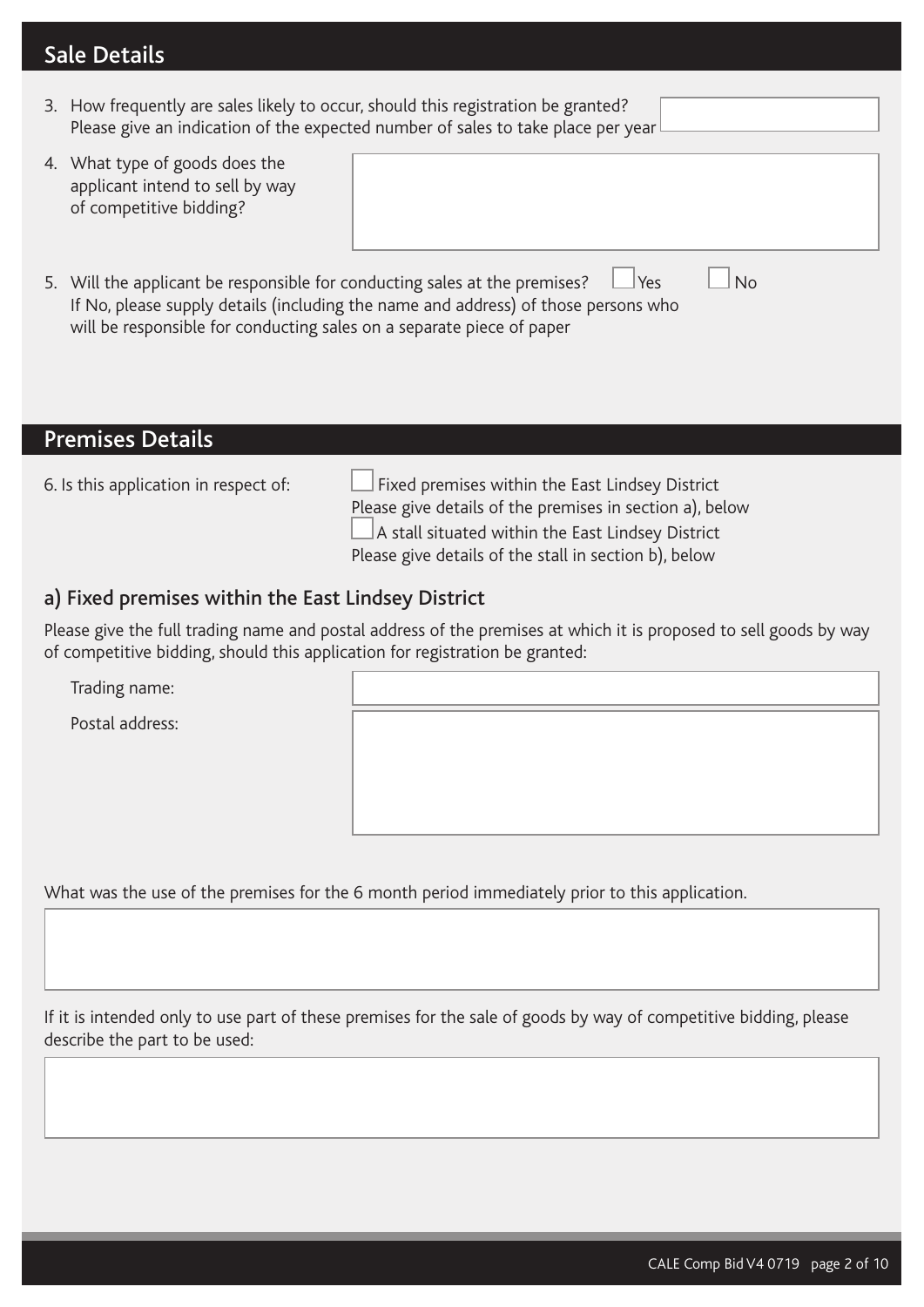#### b) Stall situated within the East Lindsey District Council

Please give the trading name (if any) and address or description of the location of the stall from which it is proposed to sell goods by way of competitive bidding, should this application for registration be granted:

Trading name:

Address/description of the location of the stall:

Please indicate the frequency that the applicant situates [or proposes to situate] a stall at this location:

## Previous Registrations

| 7. Has the applicant previously been registered by a local authority for the sale<br>of goods by way of competitive bidding?<br>Yes<br><b>No</b>                                                                 |      |                |  |  |  |
|------------------------------------------------------------------------------------------------------------------------------------------------------------------------------------------------------------------|------|----------------|--|--|--|
| If Yes, please give further details:                                                                                                                                                                             |      |                |  |  |  |
| Local authority:                                                                                                                                                                                                 |      |                |  |  |  |
| Dates of registration:                                                                                                                                                                                           | From | $\overline{0}$ |  |  |  |
| 8. Has the applicant ever had an application for registration for the sale of goods by way of competitive<br>bidding refused, or had a registration for the sale of goods by way of competitive bidding revoked? |      |                |  |  |  |
| Yes<br>N <sub>0</sub>                                                                                                                                                                                            |      |                |  |  |  |
| If Yes, please give further details:                                                                                                                                                                             |      |                |  |  |  |
| Local authority:                                                                                                                                                                                                 |      |                |  |  |  |

Date of refusal / revocation:

Grounds for refusal / revocation: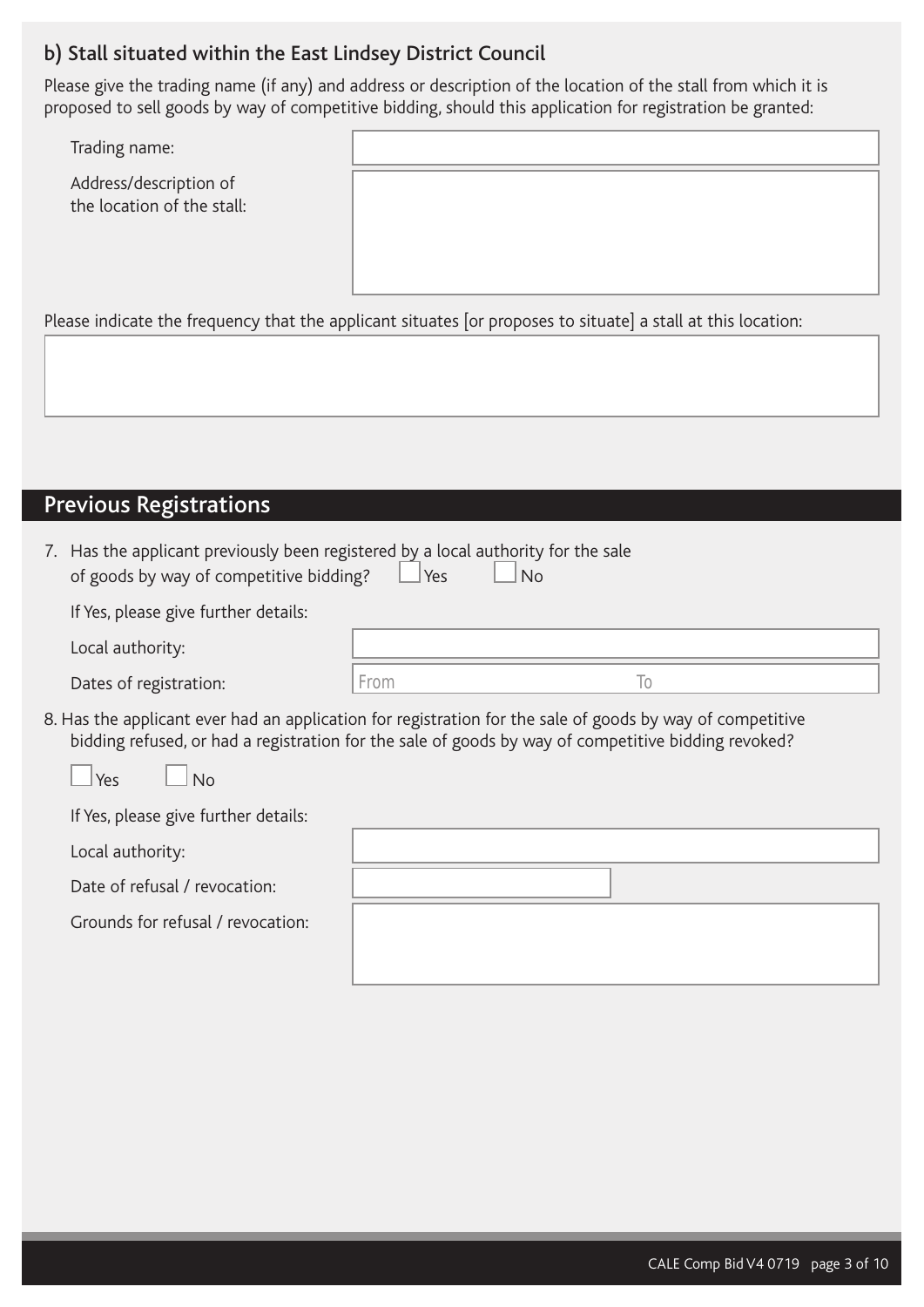### Details of Convictions & Cautions

**Please read the guidance notes at the rear of this application form before completing this section**

9. Has the applicant (or in the case of a body corporate applicant, any director, manager, secretary or similar officer) ever been convicted or cautioned for an offence in connection with the supply of goods or services or unfair trading practices, which is not considered to be spent (as defined by the Rehabilitation of Offenders Act 1974)?

| Voc |  |
|-----|--|

 $N<sub>0</sub>$ 

If Yes, please give details of the conviction(s) or caution(s) in the space below. Should you need further space, please continue on a blank sheet of paper:

Name:

| Date of conviction | Convicting court | <b>Offence</b> | Sentence |
|--------------------|------------------|----------------|----------|
|                    |                  |                |          |
|                    |                  |                |          |
|                    |                  |                |          |

#### **Bankruptcy**

10. Is the applicant (or in the case of a body corporate applicant, any director, manager, secretary or similar officer) an undischarged bankrupt? (as defined by section 381 of the Insolvency Act 1986)

|     |                              | ే | ╯ | ╯ |  |
|-----|------------------------------|---|---|---|--|
| Yes | ∣No                          |   |   |   |  |
|     | If Yes, please give details: |   |   |   |  |
|     |                              |   |   |   |  |
|     |                              |   |   |   |  |
|     |                              |   |   |   |  |

#### Declaration & Signature(s)

I/WE, the undersigned, declare that to the best of my/our knowledge and belief the information given in this application is true and correct. I/We understand that it is an offence to knowingly or recklessly make a false statement or omit any material particular in connection with an application for registration.

I/We confirm that I/We have read and understood the appended schedule of general conditions, which would be imposed upon any registration that may be granted.

Payment of the registration fee of £98.00, payable to 'East Lindsey District Council', accompanies this application.

I enclose a scaled plan of the premises which is the subject of this application for registration.

| Signed:     | Date: |  |
|-------------|-------|--|
| Print name: |       |  |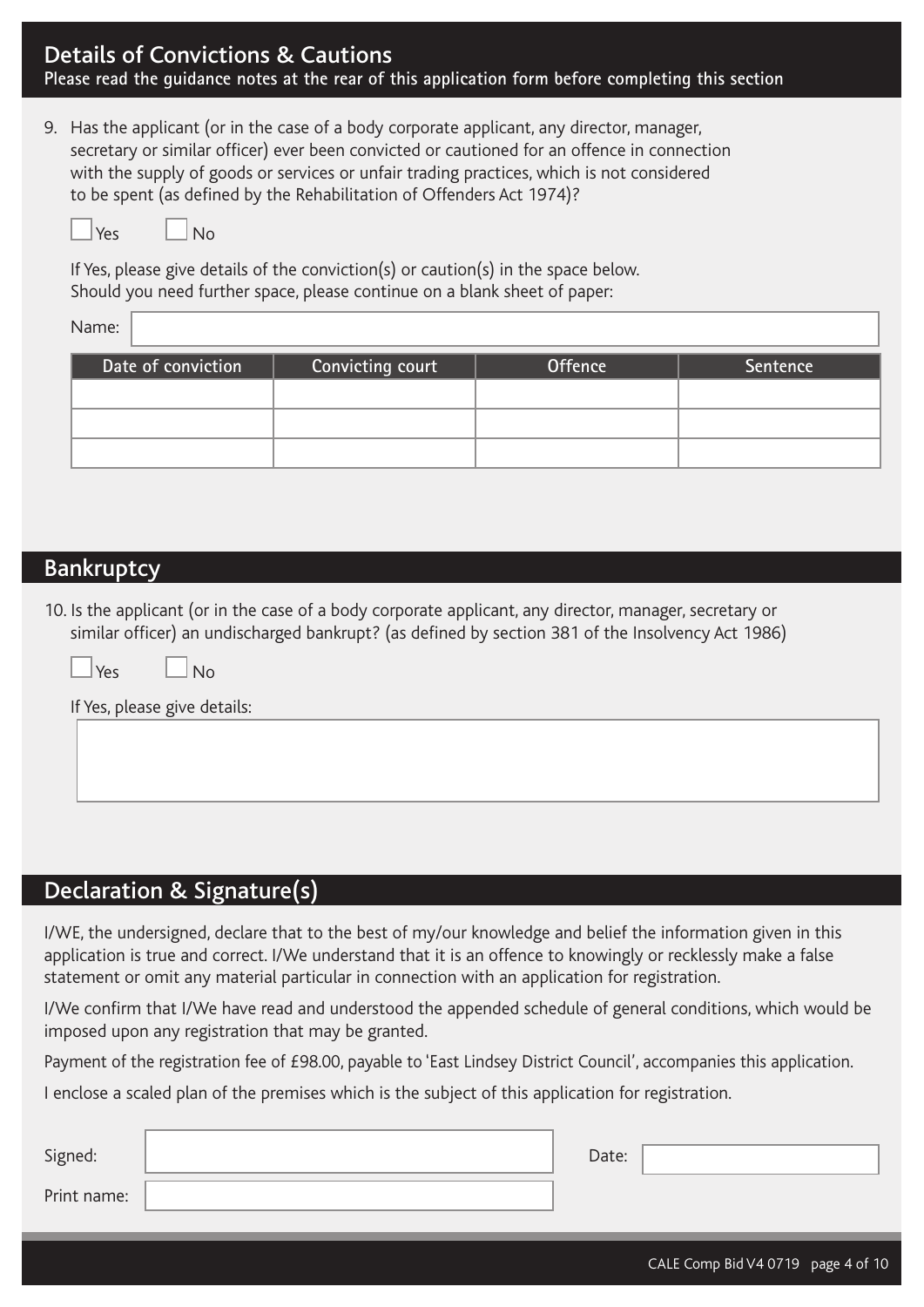Address for correspondence associated with this application:

| Daytime telephone number: |  |
|---------------------------|--|
| Email address:            |  |

Your completed application should be sent to:

#### Licensing Section, East Lindsey District Council, Tedder Hall, Manby Park, Louth, Lincolnshire LN11 8UP

As of April 2012, the registration fee is £98.00\*.

Your information will be processed in accordance with the law, in particular the Data Protection Act 1998. The information you provide will only be used for Council purposes unless there is a legal authority to do otherwise.

This Authority is under a duty to protect the public funds it administers, and to this end may use the information you have provided on this form for the prevention and detection of fraud. It may also share this information with other bodies responsible for auditing or administering public funds for these purposes. For further information contact the Licensing Team.

#### Contact Details:

Licensing Team East Lindsey District Council Tedder Hall Manby Park Louth Lincolnshire LN11 8UP

Tel: 01507 601111 E-Mail: licensing@e-lindsey.gov.uk Website: www.e-lindsey.gov.uk

#### Payment options

Cheques and postal orders should be made payable to 'East Lindsey District Council'. Please note that we no longer accept cash for the payment of licence application fees. The Licensing Team is able to provide facilities for licence payments by credit and debit cards. Further information on payment by credit or debit card is available by contacting the Licensing Team direct.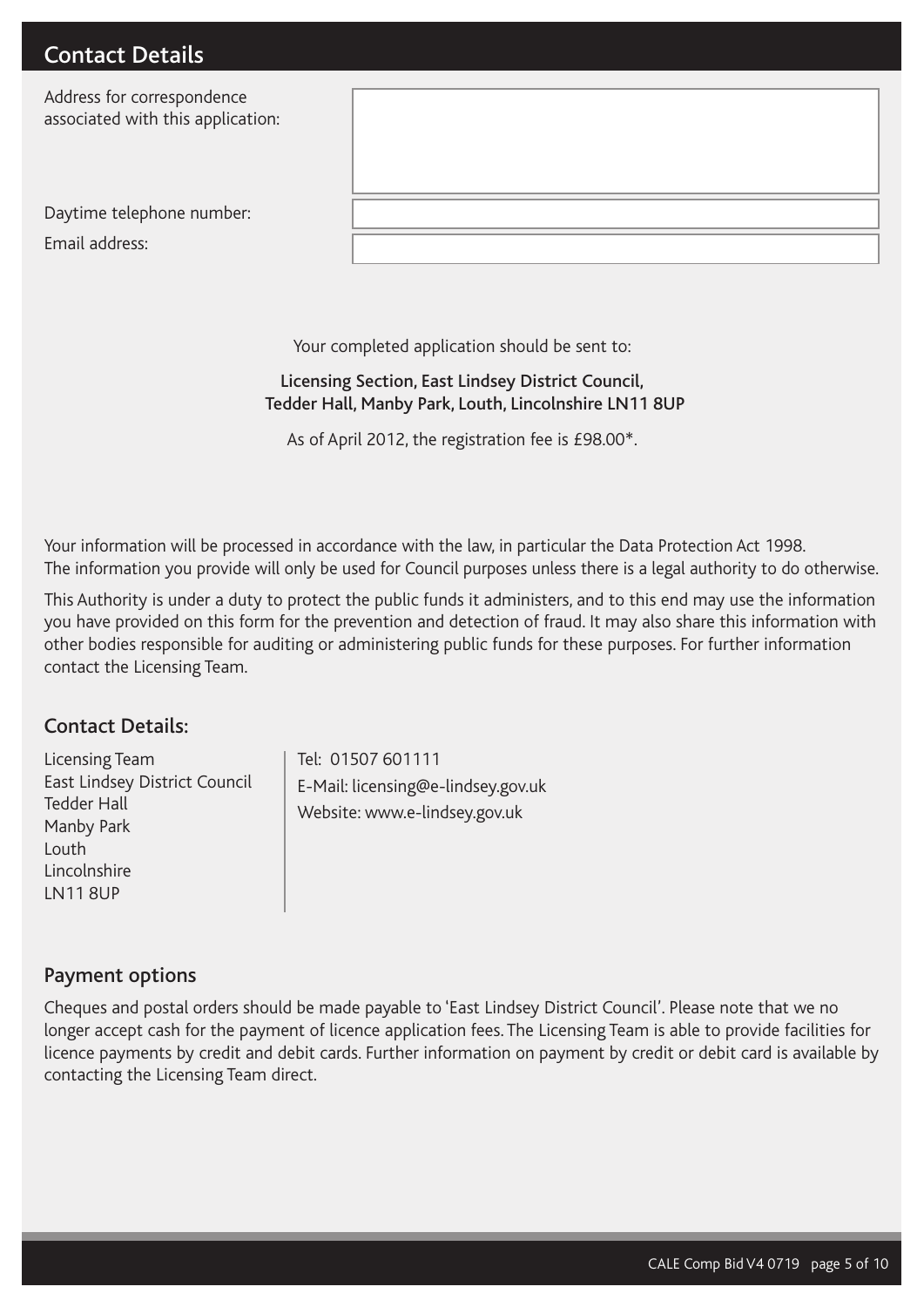# Guidance Notes

## East Lindsey District Council Act 1982

The following information is intended to provide guidance only, and does not offer a full statement of the legislation. Should you have any queries regarding the legality of a specific activity, you are advised to discuss your query with the licensing team, or to seek independent legal advice.

## Requirement to register with local authority

An individual (or body corporate) is required to register with the local authority if they intend to sell or permit the sale of goods by way of competitive bidding (hereafter referred to simply as 'auction') on premises or from a stall situated within that authority's area.

The requirement to register only applies to auctions featuring any plate, plated articles, linen, china, glass, books, prints, furniture, personal or household articles, jewellery, musical instruments or scientific apparatus.

Carrying on an auction in any of the following locations is an offence under the above-mentioned Act:

- on premises not registered with the local authority;
- on registered premises but in breach of the conditions imposed upon the registration;
- $\blacksquare$  from a stall not registered with the local authority; or
- **from a registered stall but in breach of the** conditions imposed upon the registration.

However, there are specific exemptions to the above see below.

## Exemptions

There are a number of circumstances whereby auctions may legally be held on unregistered premises or stalls:

■ any auction at which the goods being sold were not brought on to the premises, providing no other auction has taken place at those premises in the previous six months;

■ any auction carried on for the purposes of raising funds for a charitable organisation, providing the whole (or substantially the whole) proceeds of the auction are donated to that organisation.

## Consideration of applications

When considering an application for registration, the local authority will take into account the suitability of the premises or stall for conducting auctions. Particular attention will be given to:

- $\blacksquare$  the physical suitability of the premises/stall;
- whether the intended use of the premises/stall is likely to cause nuisance;
- whether the premises/stall has previously been used to conduct auctions otherwise than in good faith; and
- whether the applicant (or officers of a body corporate applicant, as the case may be), occupier or proprietor of the premises/stall is a fit and proper person to be concerned in the conduct or management of auctions.

The local authority may refuse to register a premises/ stall if satisfied that it is reasonable to do so, based upon the above criteria. However, before refusing an application, the applicant will be given the opportunity to appear before and be heard by a Licensing Committee (consisting of Councillors), in order to set out any additional, relevant information that may affect the application.

Any registration granted will be subject to the general conditions listed in the attached schedule, in addition to any specific conditions imposed in response to particular concerns.

## False Statements

Any person who knowingly or recklessly makes a false statement or omits any material particular in their application will be guilty of an offence and liable on summary conviction to a fine.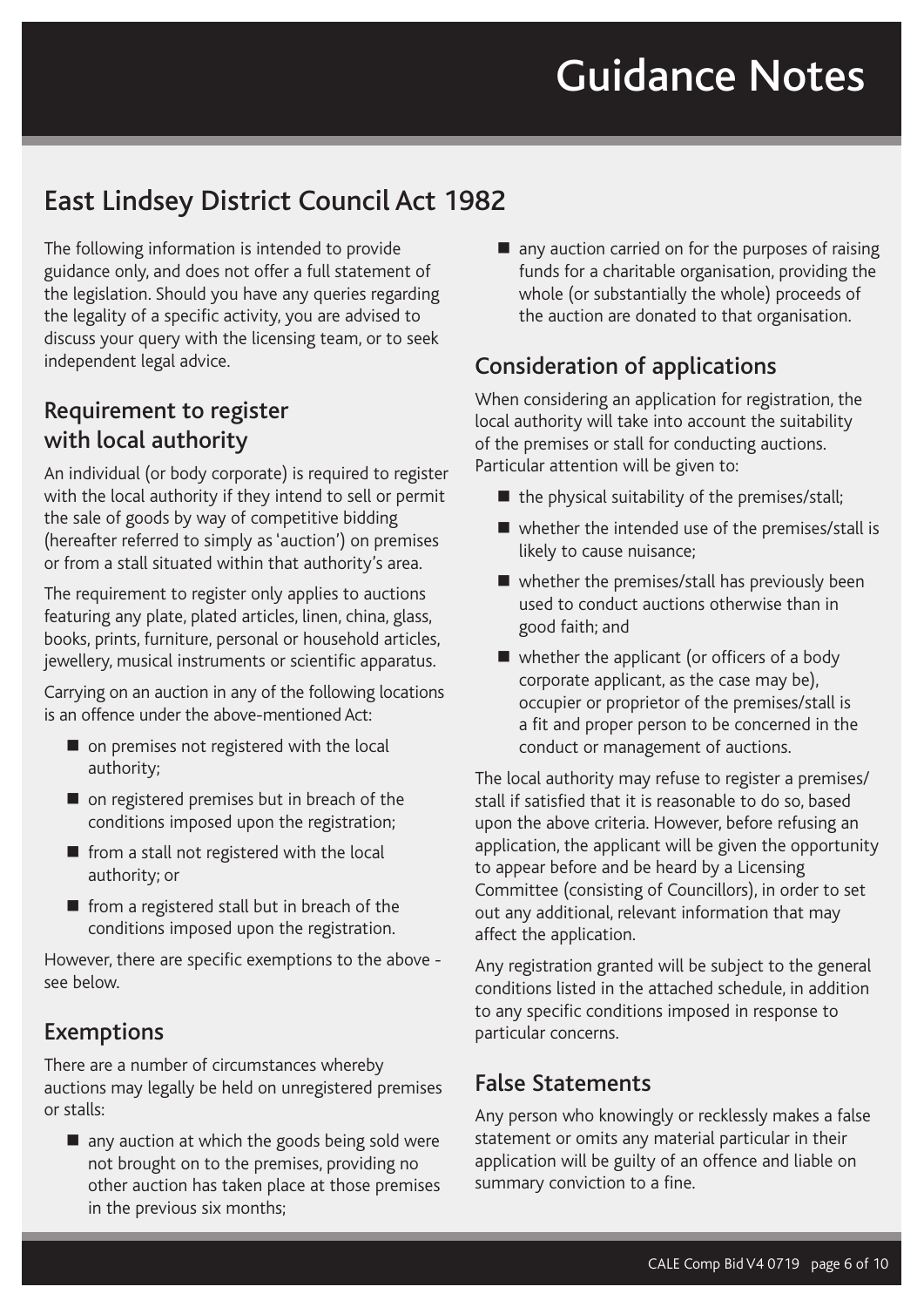## Duration of registration

Registrations will be for a period of 5 years. However, registrations cease to have effect if revoked by the local authority (for one of the grounds upon which a new application may be refused).

However registrations are not transferrable – if a different individual or organisation intends to take over a registered premises and conduct auctions there, it will be necessary for that individual or organisation to apply afresh for registration.

## Convictions & Cautions

In considering an application for registration, the local authority is obliged to consider whether the applicant (or the director, manager, secretary and other similar officer of a body corporate applying for registration) is a fit and proper person to be concerned with the conduct and management of auctions. A key part of the authority's consideration will be whether the applicant has any past convictions or cautions for relevant offences, which are not regarded as spent. Applicants do not need to disclose 'spent' convictions, and the Council will not take them into account when considering the suitability of an applicant. Any details given in an application that relate to convictions and cautions will not be open to public inspection.

The Rehabilitation of Offenders Act 1974 provides that after a certain amount of time, convictions for offences are to be regarded as 'spent'.

Further information can be found on the following Government website: www.gov.uk.

## Rights of inspection

Authorised Council Officers and Police Officers may enter, examine or inspect any premises/stall being used to conduct auctions, at any reasonable time. During these inspections, officers may take any actions reasonably necessary to ascertain whether there has been a contravention of the Act or breach of conditions imposed upon a registration.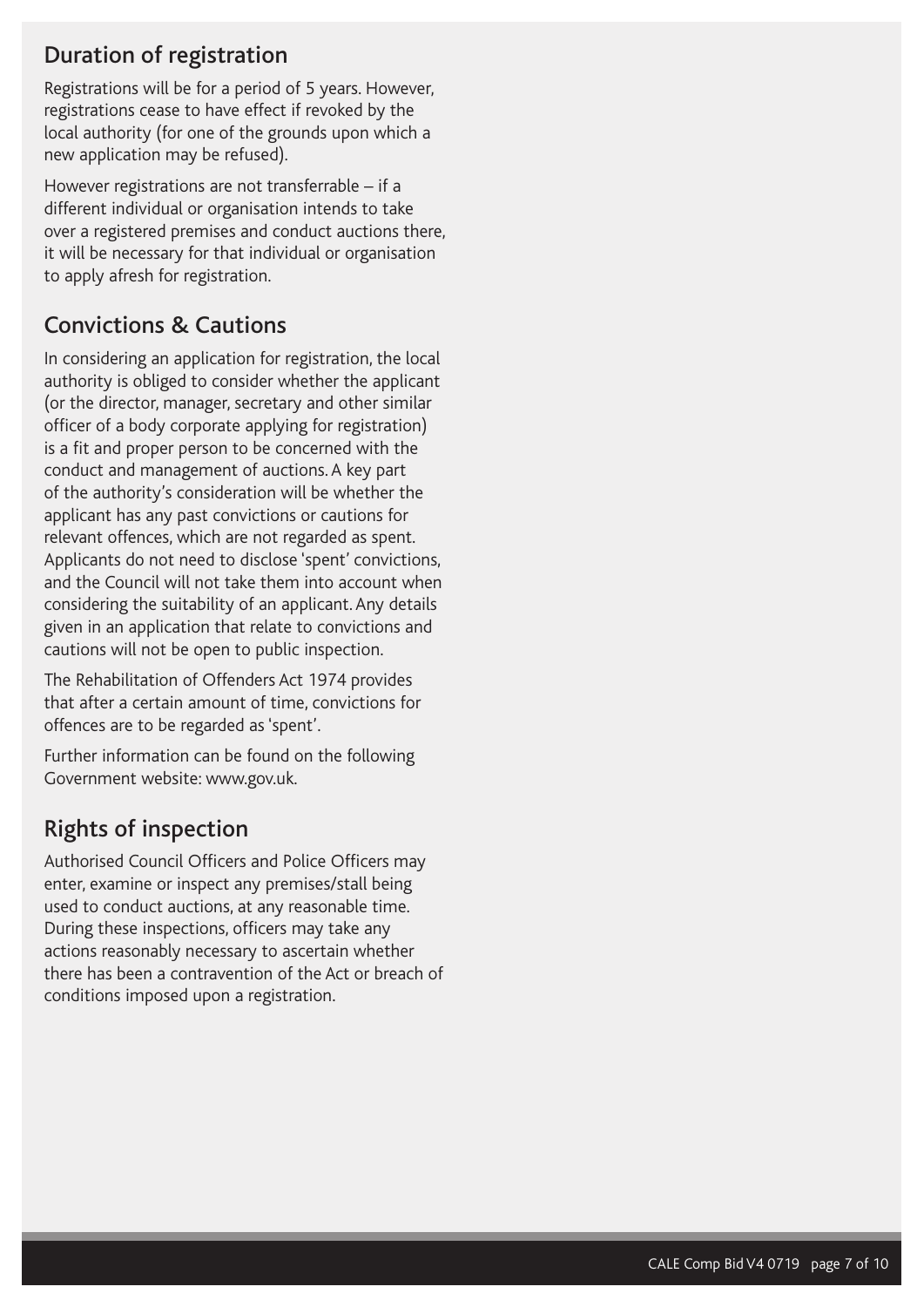## Conditions To Be Imposed Upon Premises/Stalls Registered For Sale Of Goods By Way Of Competitive Bidding

The following conditions are imposed on the registration of premises for the sale of goods by way of competitive bidding under Section 6(1) of the East Lindsey District Council Act, 1982: -

- (i) no transactions shall take place outside of the times and days laid down by the Shops Act "General Closing Hours" or by order in force under that Act relating to Sunday or late night trading.
- (ii) no amplification equipment shall be used in connection with the sale of goods by way of competitive bidding which would result in the proceedings being audible to persons outside the building.
- (iii) no touting shall take place from any part of the building or the vicinity of it by the use of amplification equipment or otherwise.
- (iv) the Certificate of Registration shall be displayed in a prominent position on the premises where it can be seen by the public.
- (v) overcrowding in such a manner as to endanger the speedy exit of the persons present shall not be permitted in any part of the premises.
- (vi) all exits and other doors or openings used by the public for the purpose of exit shall be indicated by notices reading "EXIT" or "EMERGENCY EXIT" sited above or beside the exit at a height at least 6'9" above floor level. The notice shall be distinctive, bearing the word EXIT in block letters of at least 125mm in size coloured white in a green background or green on a white background or as otherwise approved by the Council.
- (vvi) all barriers and doors shall be made to swing or open outwards unless the licensing authority are satisfied that this is unnecessary with regard to any particular door or doors. All doors or fastenings shall at all times be kept in working order and the doors kept unlocked as long as members of the public are on the premises.
- (viii) on those occasions when disabled or handicapped persons are present on the premises such special arrangements as may be necessary in the circumstances shall be made, so as to enable all persons to leave the premises safely in the event of fire.
- (ix) moveable seating:
	- (a) the seating shall at all times be so disposed as to provide free and unobstructed access to all exit doors.
	- (b) Passages or gangways not less than 1.06m (3'6") wide shall be provided leading direct to the exit doors.
	- (c) gangways not less than 1.06m (3'6") wide shall be provided intersecting the rows of seating in such a manner that no seat shall be more than 3.65m (12') away from a gangway measured in the line of seating.
	- (d) width of seat ways (minimum 305mm (1'))
	- (e) securing seating where the permitted number exceeds 200 persons, seats shall be securely fixed together in sections of not less than four seats.
	- (f) where the permitted number exceeds 400 persons the rows of seats flanking the front, back and cross gangways and seats near to exits shall be appropriately secured.
	- (g) no person shall be allowed to sit or stand in the gangways or passages whilst the public are on the premises. The gangways and passages shall be kept entirely free from chairs or any other obstruction.
- (x) maintenance of the structure or any building works shall not be carried out in such a manner as may obstruct the means of escape from the premises.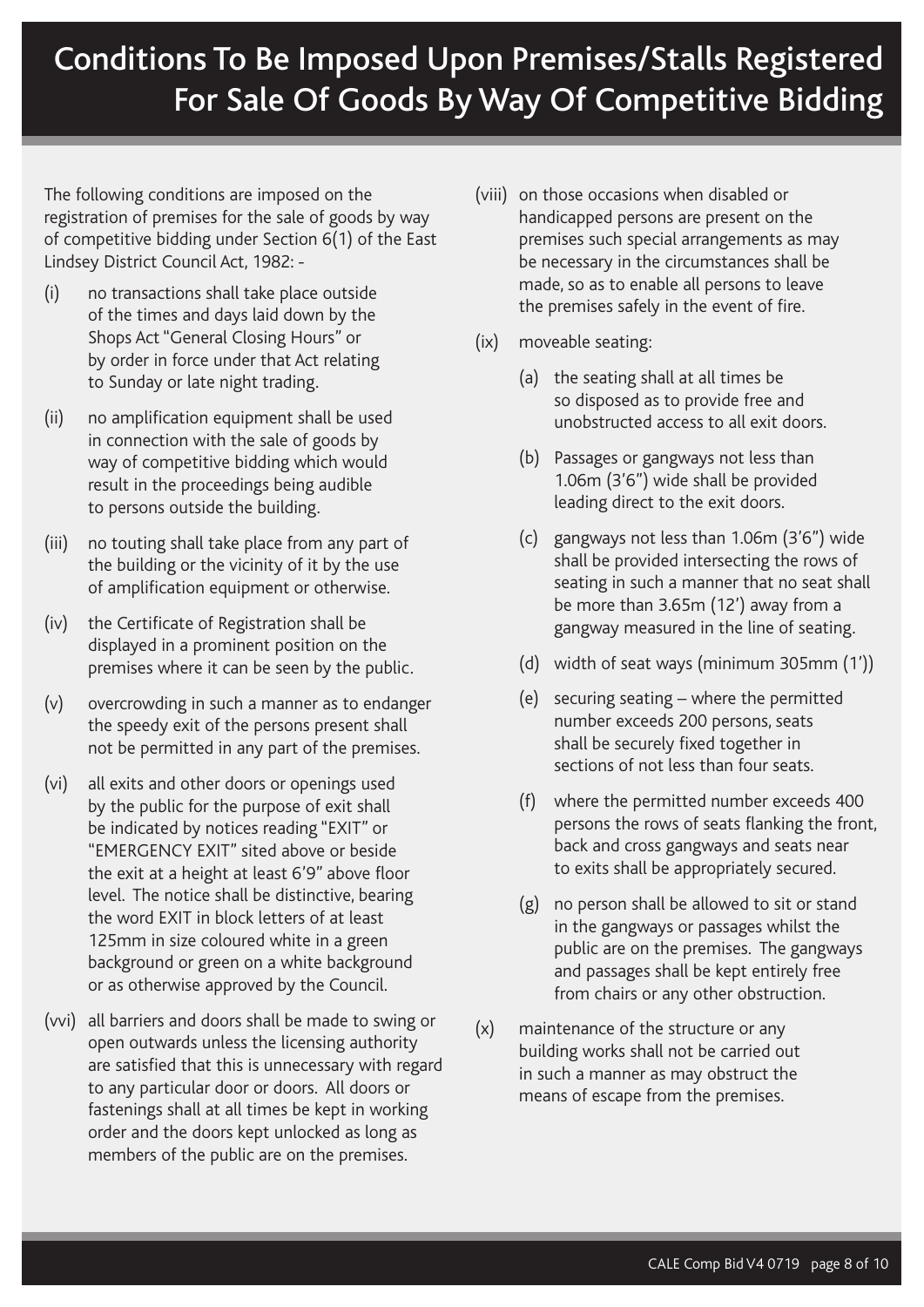- (xi) all gangways, corridors, staircases and external passages intended for exit shall be kept entirely free from obstruction whether permanent or temporary. All exit doors shall be maintained immediately available for use.
- (xii) heating appliances, other than hot water radiators, shall be adequately guarded or fixed in position out of reach of the public, and shall be of a type approved by the Council.
- (xiii) in all premises, suitable fire fighting equipment shall be provided, to the satisfaction of the Council and placed in suitable positions ready for immediate use.
- (xiv) a responsible person shall be in charge and upon the premises while they are open to the public and there shall also be during that time a sufficient staff of competent attendants on duty.
- (xv) the registration certificate will remain in force for a period of five years from the date of issue unless previously revoked.
- (xvi) no person other than those persons named in the registration certificate shall use the premises for the purpose of conducting sales by the way of competitive bidding.
- (xv) the maximum permitted number of persons attending the premises at any time shall be ............................................